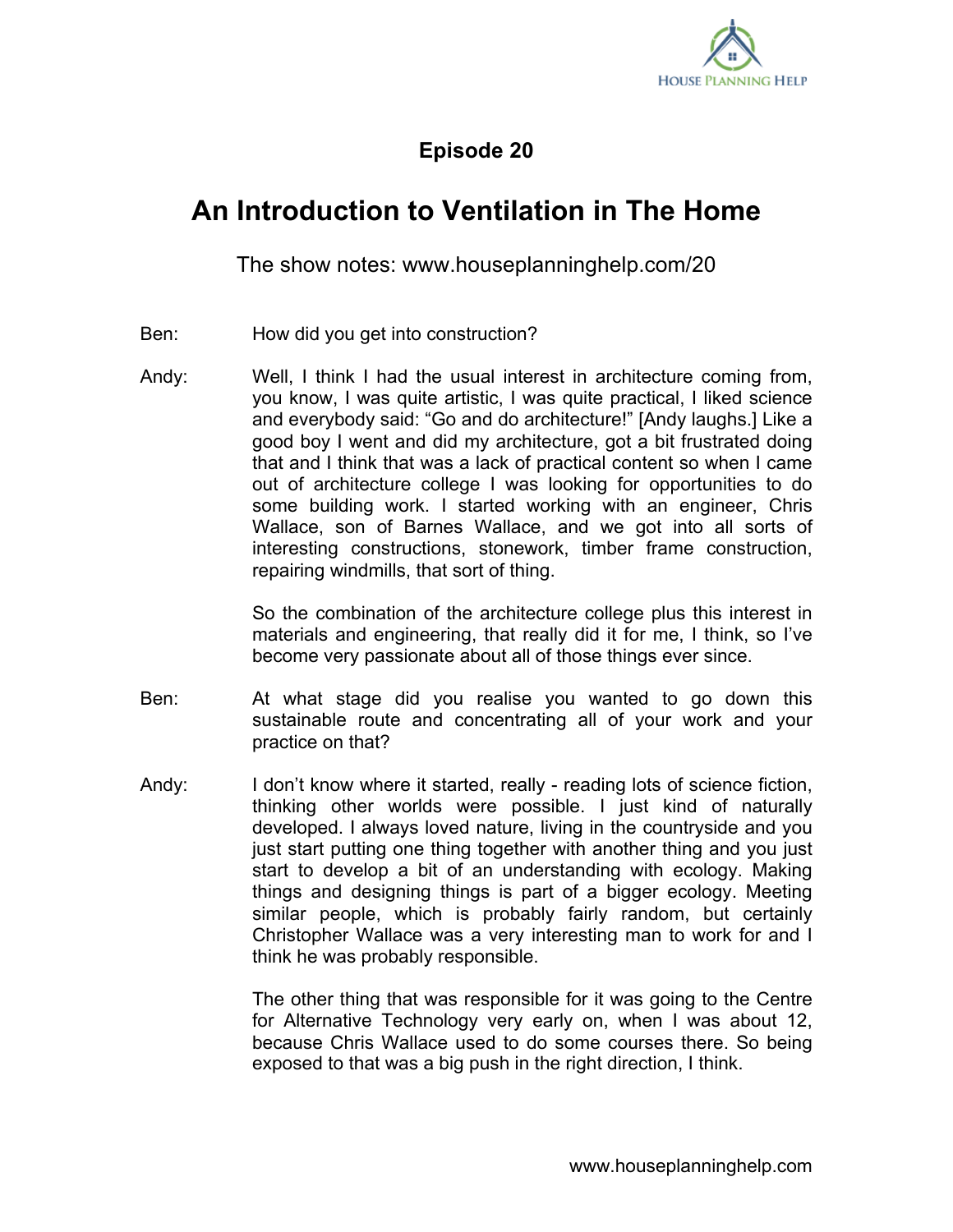

- Ben: And we should also mention that you are the part time Chief Executive of the AECB, so that's quite a big thing, too. What do the AECB do for anyone who's unfamiliar with the organisation?
- Andy: Well, it's a network of people. It was set up by a builder and his wife in 1989, I think it was, with an interest in pretty much what we're talking about, doing things with an awareness of ecology and the environment. It grew from that point and it's got a very broad mix of people involved in the network, who join and become members. We've spent, certainly the last few years, trying to create platforms for better, more fruitful conversations within the network, so the low energy buildings database, the technical discussion forums, the annual conference, local groups is a new development and so on.

It's a very vibrant group of people, about 1500 member organisation now, having a lot of very interesting conversations and sharing their practical experience and expertise with each other. So it's a very fast way of learning, getting to grips with things and improving your business as well.

Ben: Well, I'm one of the members, too, and I find it fascinating and there's so much good knowledge inside there but we'll put a link to the website so that if you want to go and find out some more you can do that.

> Ventilation then. Let's have a start on this because I wanted to devote an episode to finding out a bit more, and I suppose it changes according to what your building is, so let's start with that basic question, what is ventilation?

Andy: Well, why don't we start with the International Space Station. It's up there, it's a sealed unit. It's not completely airtight, I believe. Nevertheless they need air to breathe, they need a way of flushing away pollutants, carbon dioxide, other gases and so on, created by equipment or whatever. So if you then bring that down to earth and turn it into a traditional British building, say, then how do you do that, how do you breathe and how do you flush away the pollutants that we create from stuff we put in our houses but also our activities.

> Well, traditionally we'd just let the wind blow through. Okay. Early buildings were obviously very well ventilated, although some stone buildings and brick buildings with solid floors could actually be pretty airtight.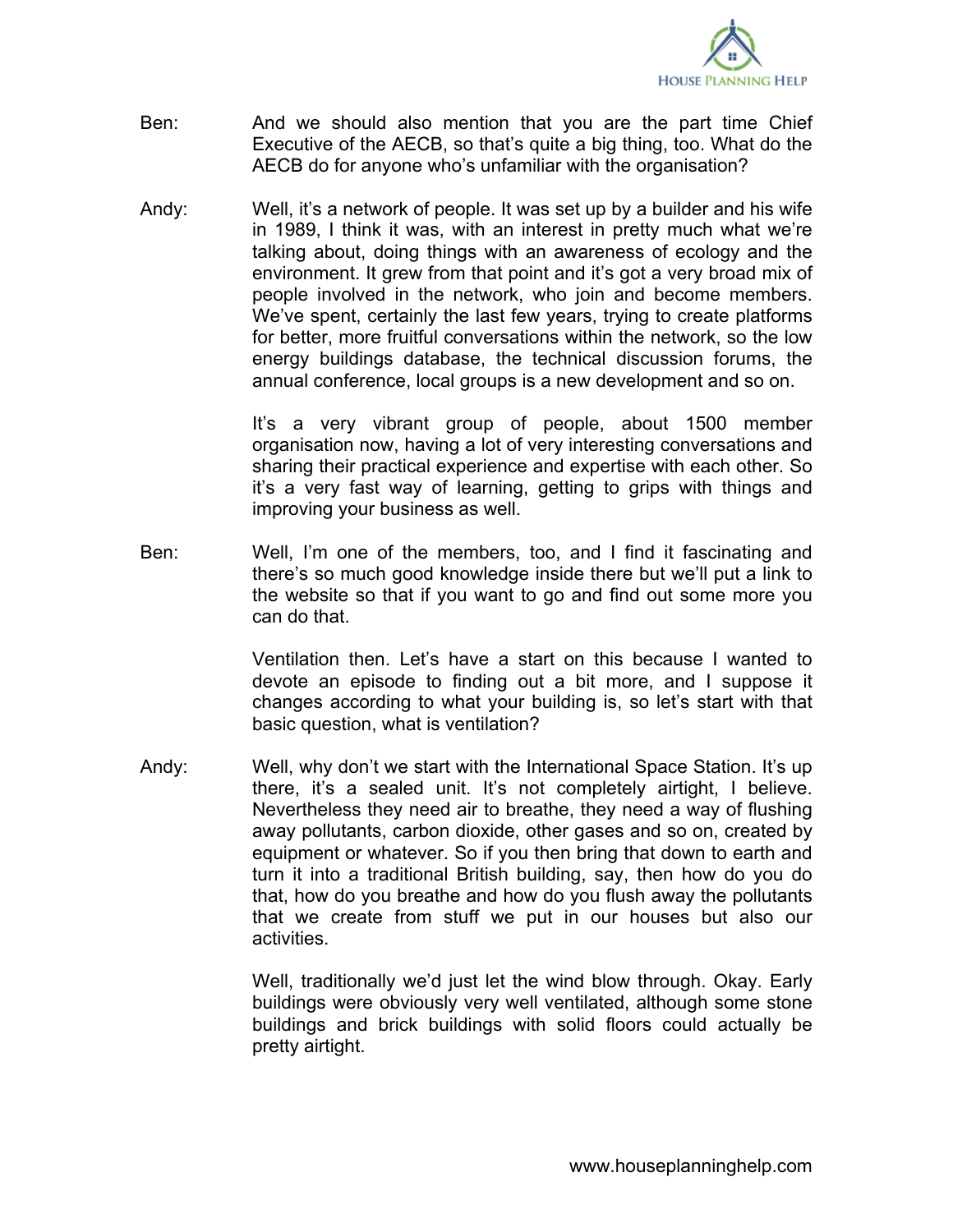

Now over the years people have made slight improvements, found new ways of building, many of which in the 60s, 70s and 80s are actually potentially leakier and more open to the elements than some of the older buildings. So, over time people have done certain measures. They've done a bit of draught proofing and so on, which may well be creating some quite unhealthy environments.

- Ben: This is if we have our building and we haven't really ventilated it and we're blocking up all the draughts, that could lead to a bad environment inside, so how do we avoid that though as we start to take away some of those draughts, what ventilation options do we have?
- Andy: Well, you can either over ventilate or under ventilate ...
- Ben: Can you explain those terms?
- Andy: Yes, I can. Over ventilating might mean that you open all the windows because you've built up a bit of a fug and you just want some fresh air. Nothing wrong with opening the windows but it's in the middle of winter then obviously you're getting cold and you're wasting a lot of energy.

If you under ventilate, it might be that it's cold outside, but you've still got your house full of off-gassing carpets and whatever, you're cooking, you've got the gas ring on and so on, but you've shut all the windows and put all the draught proofing, and you sort-of little snakes against the cracks under the door, so you're under ventilating.

They're both extremes. Now, if we just concentrate on the heating season when most heat is lost, either through what is escaping through the windows or through the walls, but also through ventilation because you've expensively heated the air up in your house and you open a window or you just let the draughts blow through and it carries that heat out and you've got to reheat that air.

So, given that over ventilation or under ventilation in the heating season is not necessarily a very effective way of ventilating a house and getting good air quality, we have to take control of the situation, really. What does taking control of ventilation look like?

Our approach now is to recommend a mechanical system of some sort or another. We're talking retrofit here. So again, for use within the cold seasons we would either recommend an extract-only ventilation system, which I'll explain in a minute or a potentially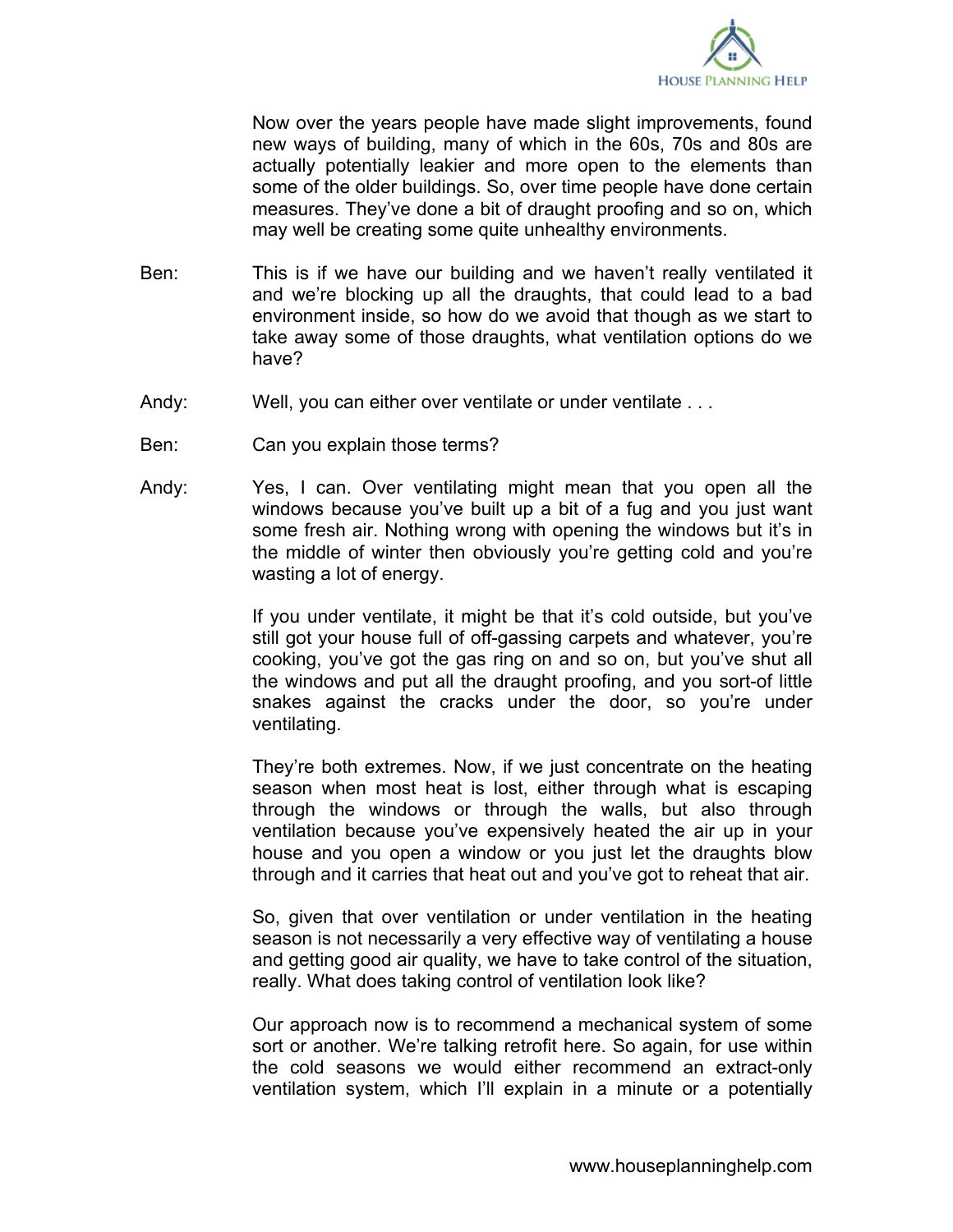

more complicated system, which is mechanical ventilation with heat recovery.

So the extract-only system basically extracts air from wet rooms, kitchens, bathrooms and so on, and then the fresh air comes in via slots in the windows, trickle vents.

- Ben: These are slots that you have decided to put there or just they're gaps?
- Andy: No, they're slots that come with the windows. So say for example we're retrofitting a house and we're actually replacing the windows, or we might be leaving some windows in that already have trickle vents. You would specify: "Trickle vents, please, in my windows." That provides a background level of fresh air coming into your house but with the extract ventilation system, which is basically a box with a fan in it, say sitting in your loft, you are pulling air through continuously at a very low level, providing a consistent background level of fresh air, which can deal with peaks.

If you do do some cooking and so on, then that's a peak. You know, you've got your gas ring on, you've got steam coming off your saucepans and so on, now that's a peak load but it can be dealt with with this background ventilation. You don't necessarily have to turn the fan up.

- Ben: Do you feel the air flow around for something like that? If it's just extracting the air, it must be moving the air somehow.
- Andy: Now, that's a good question. So if you imagine your extract-only system is just pulling the air through the windows, obviously that air is coming in. If it's a cold winter's day outside, you might feel that as a cold draught if you're sitting near the window.

Again you would want to have your radiator, as is normally the case, positioned underneath the window so as the cold air comes in it falls down and to some extent warms up.

In Scandinavia there's a good approach, which is to actually put an air inlet through the wall, maybe behind the radiator, so as you pull in air from outside it comes and warms itself on the radiator and comes in and doesn't feel like chilled air. So that's quite a good arrangement. If you're moving to mechanical ventilation with heat recovery you are both extracting the air from the kitchens and bathrooms but you're also putting it back in via ducts and air terminals in the rooms, so it's a balanced system.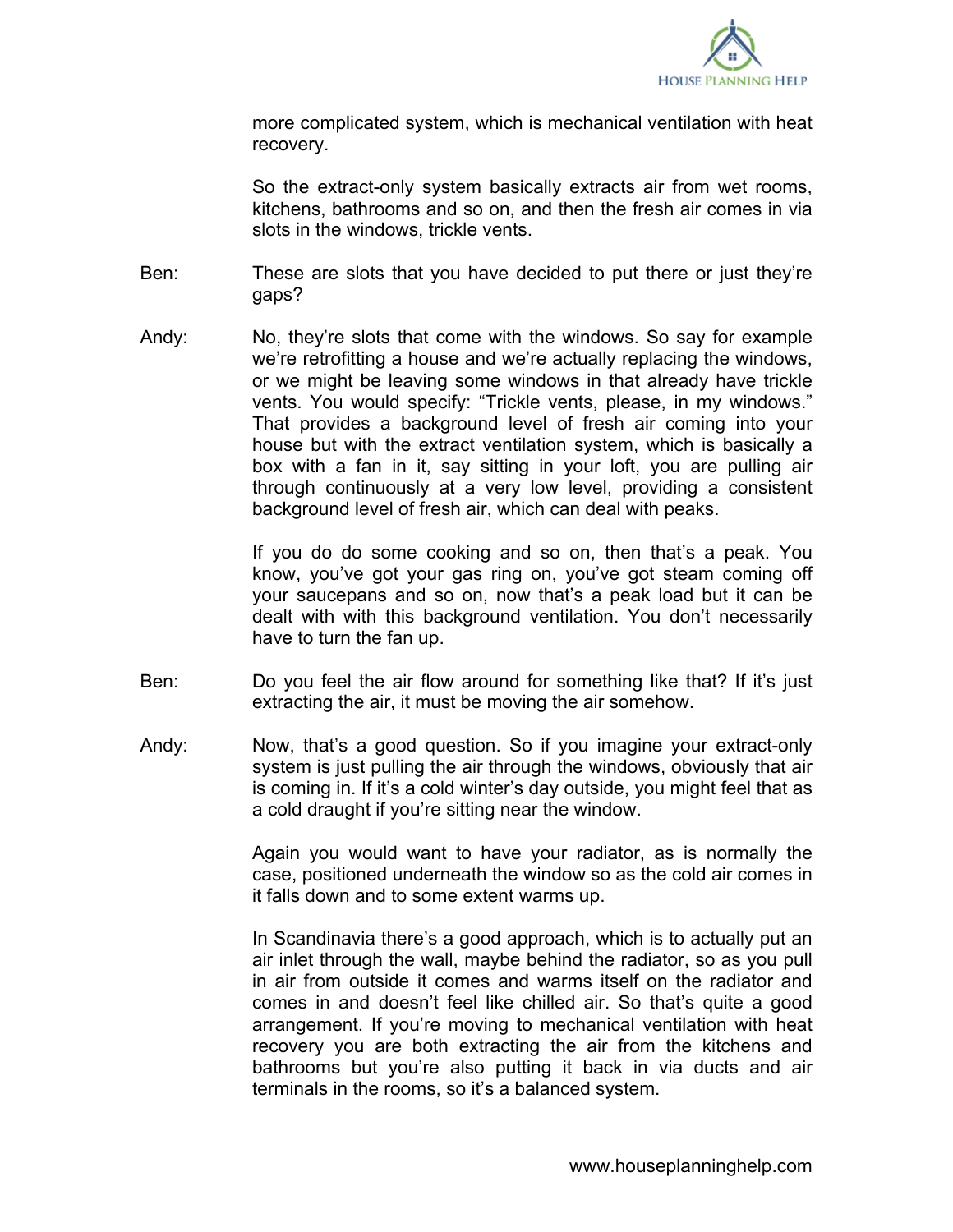

- Ben: But that's fresh air that you're putting back?
- Andy: That is fresh air, that's right. Although you take the heat out of the outgoing air and put it back into the incoming air, the air itself doesn't mix. The heat is transferred as the air crosses through a matrix, plastic honeycomb affair for example. Just the heat is transferred. Certainly there's no mixing of air.
- Ben: So, is ventilation really quite closely connected with air tightness? Because the different options each have a corresponding relevance, don't they?
- Andy: Yes, yes. Conventionally, up until this point, ventilation air and air leakage, the sort of air that just finds its way in through all the cracks and gaps and holes in the building, was pretty much the same thing, but as we're talking about low energy retrofits then we are separating these two issues out so we are aiming to make the building structure very air tight or as air tight as we can afford to make it and we are then creating and designing a system specifically for ventilation to give you good quality air without losing too much heat in the process of ventilating.
- Ben: At what stage do you start thinking about ventilation?
- Andy: You should think about it right at the beginning. If you're approaching a retrofit, you should really give a lot of thought to the strategies. One of the things that we're going to be working on this year is an AECB retrofit guidance programme, doing a lot of research into that to see where guidance is needed and how do we do that in a plain English way. Certainly ventilation is a very important area but right at the beginning of a project, think about the sort of building you've got, talk to as many people, maybe using the AECB forums, for example, about the sort of building you've got and whether you are likely to be able to make that very air tight, not bad, or really it's going to be very, very difficult.

Take a view on that. Don't be overly ambitious and then think about what sort of ventilation strategy will fit with that. So, for example, if you live in a 1970s, 1980s built building, which can be quite difficult to make air tight, you might think seriously about extract-only, whereas if you live in a solid walled property with solid floors, potentially that could be pretty easy to make air tight and you might then start considering mechanical ventilation with heat recovery, assuming you're doing all the other measures, insulation and so on.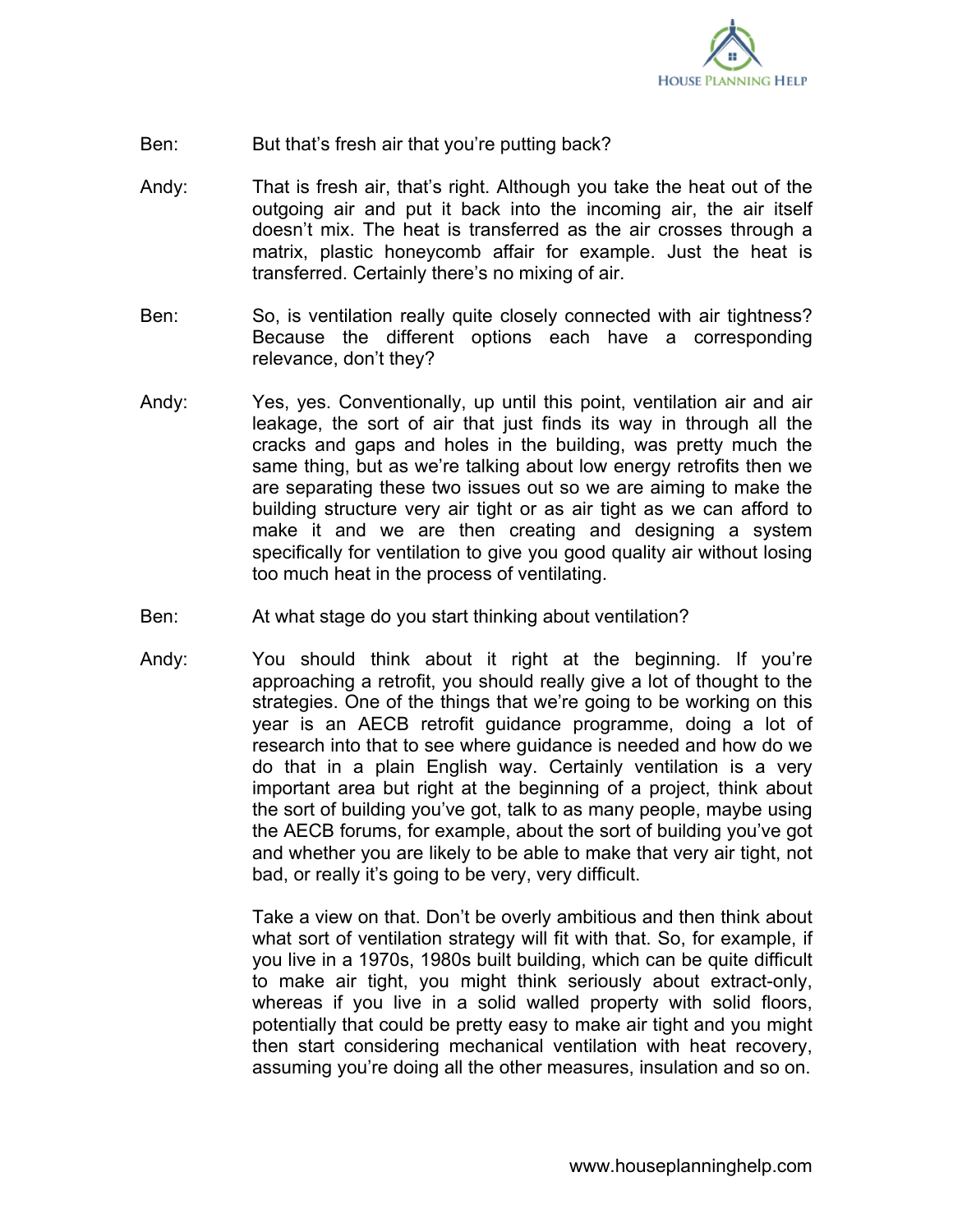

- Ben: What are the physical components of these systems? How much space do we need and where would they go?
- Andy: Well, the one that we've got here is quite large because it was one of the early models from the Green Building Store. Now, the models they're selling now are slightly smaller. I haven't showed you yet but basically there's a cupboard next door there with a large polystyrene box. There are two low voltage fans, low wattage fans, one for extracting air from the house and one for pulling air into the house.

The largest part of the box is the heat exchanger, so as I described, that's a big plastic honeycomb with a separating thing down the middle. So the old stale air from the wet rooms, warm, comes past that, the cold air from the outside goes up the other half of it and the heat is exchanged.

It does take up a fair amount of space, but then the larger the unit, the more efficient because the more space air has to move through, the less work the fans have to do, so very small units tend to be much less efficient than these Passivhaus certified units.

- Ben: So from an energy perspective, does it have to be airtight? There's not much point having mechanical ventilation with heat recovery unless the building is airtight?
- Andy: We generally recommend that if you can get an air change rate for the house of 1.5 air changes per hour then a heat recovery system is efficient enough to warrant the investment in electrical energy. If we're looking just at the extract-only system where you're sucking air in through window vents then an air change rate of 3 would be acceptable.

It's very hard to plan for the air change rate when you're deciding what sort of ventilation system to have. You might choose, we will go for a mechanical ventilation system with heat recovery and we will get a certain air tightness level, but of course, until you actually test the house and you've done the work, you might actually be surprised that you have not done as well as you had hoped. [Andy laughs.] It's a difficult one.

Ben: So maybe we can talk about the ventilation system here. We're in Grove Cottage, which is your house, and we're sitting in a very nice climate here so what's the air tightness of this house?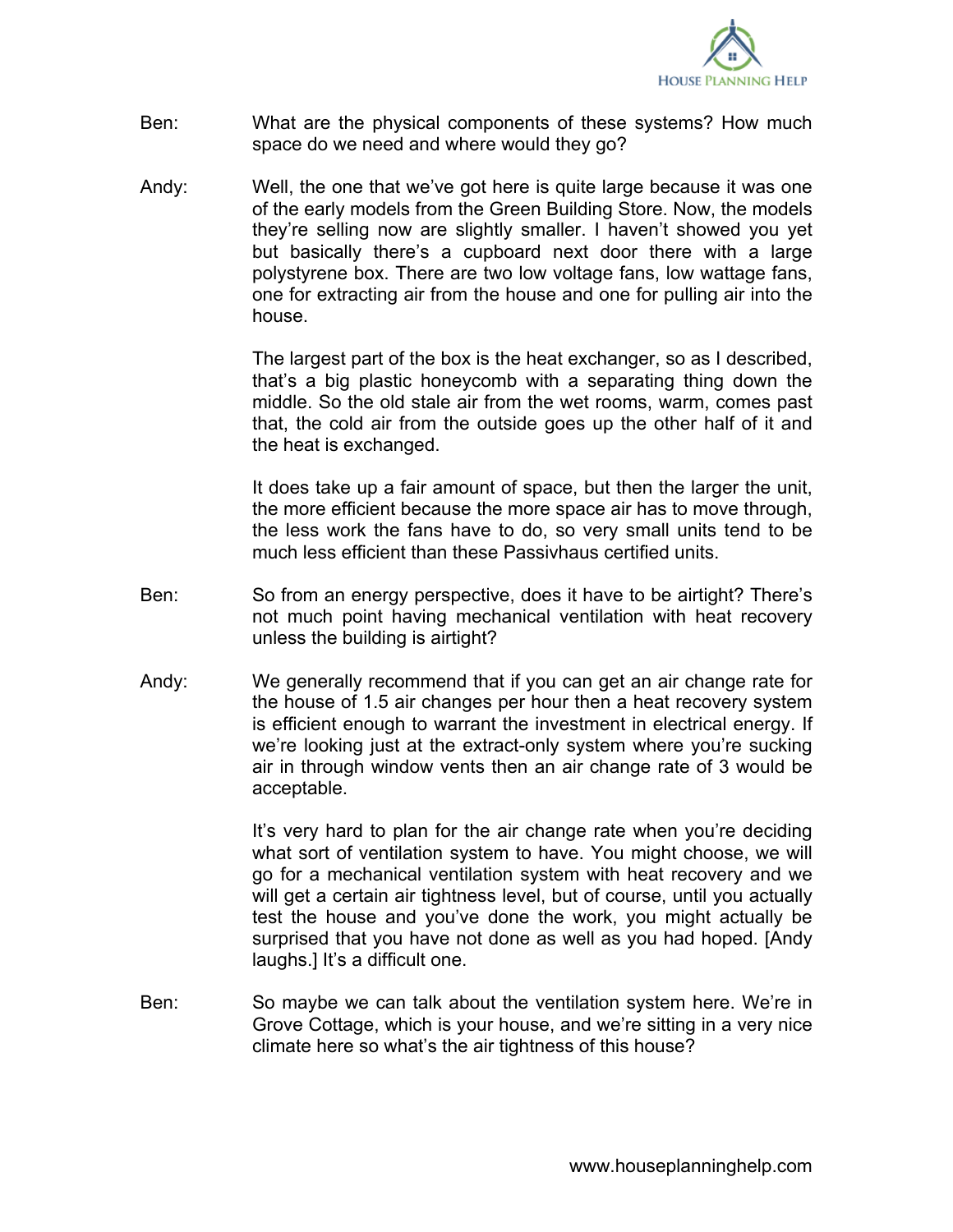

- Andy: We got it down to 1, 1 air change per hour, so that just about hit the Passivhaus refurbishment target which is called EnerPHit. I've subsequently found out where some of the remaining air leaks are so [Andy laughs] it may well be improving over time. That's well within the 1.5 where heat recovery ventilation is justifiable.
- Ben: Maybe you could explain a little bit about the air leaks that you were saying? When you've got this ventilation that's naturally coming into the house, that's one thing but how do you stop an air leak?
- Andy: You plaster over it you need a strategy. What you don't want to end up doing is having to deal with endless little air leaks when you've got the air pressure tester on site, he's opened up your door, he's put a fan over the door and you've got lots of little mini howling gales to deal with. You need a proper strategy right at the beginning.

In a way we took an easy route on this house. It's a solid brick house, the brickwork was of no particular architectural quality, it's painted white, so we put all of our insulation on the outside. As part of that we said: "Let's treat the outside face of the brickwork of the old house as our air tightness plane." And we took a red pen on the drawings and followed it all around, where the weak points were, so what happens when the outside surface of that wall meets the rafters, what happens when it comes round to the gable end, what happens when it comes down to the ground and meets the basement.

Just by following that pen around the drawings or a diagram of the house, you can think ahead about what to do. So, for example, where the brickwork met the roof membrane, which is basically the plastic sheet we laid over the top of the rafters, we had decided to go down to Wickes, buy some bitumen tape, normally used for flashing and we sealed the brickwork to the membrane all along the junction that we'd imagined in our minds. That has proved to be very successful.

So a very clear strategy. Don't leave it until the last minute and make everybody think about it.

- Ben: What were some of the key challenges that you faced? Not necessarily for ventilation, but if there is a connection . . .
- Andy: Key challenges funding it! [Andy and Ben laugh.] I think the key challenge is just, I mean I took time out of my practice. Well, we did it within the practice. The AECB actually let me take a little bit of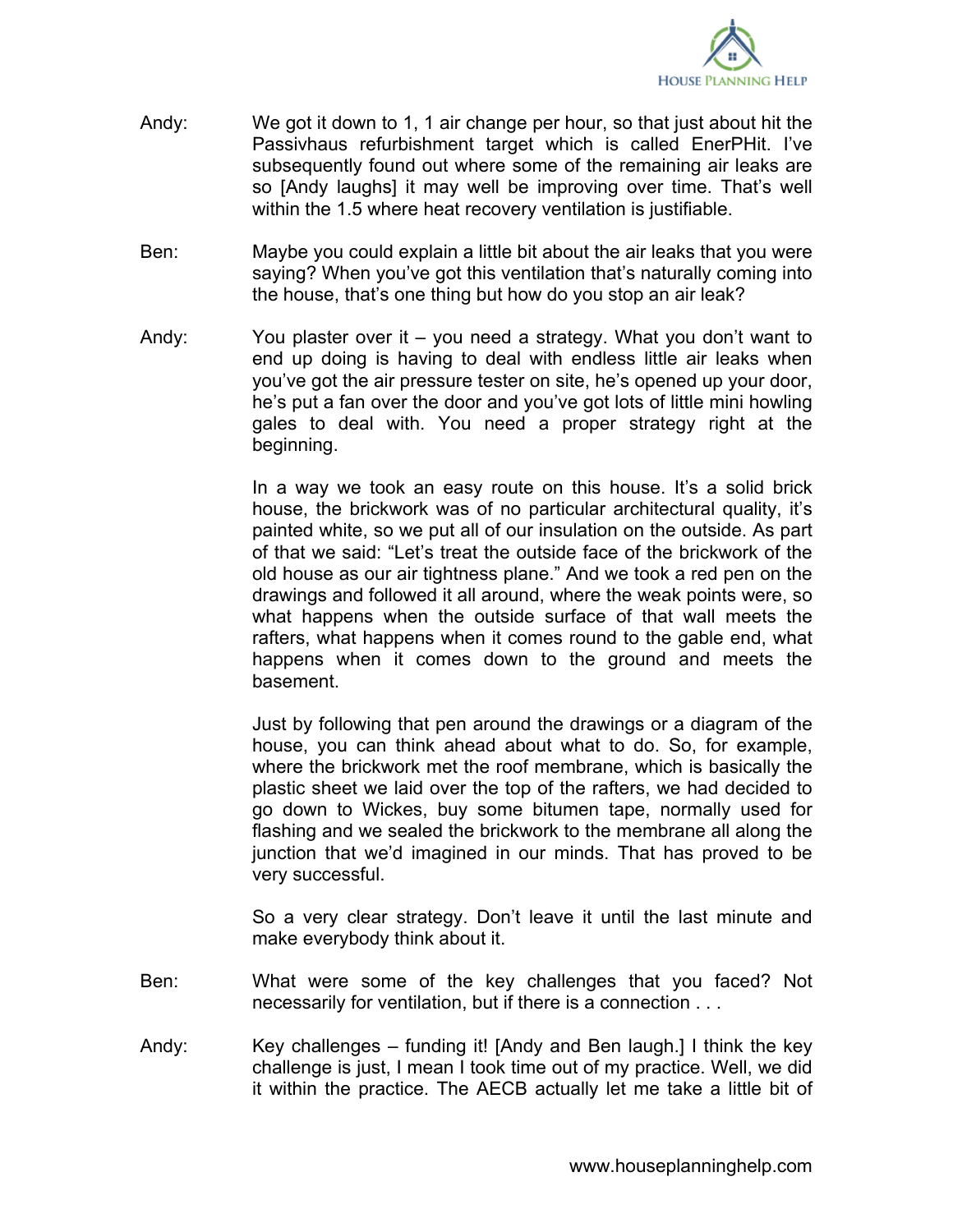

time out, because we were using it as a learning opportunity for thinking ahead, how the AECB was going to help advise on retrofit. It's that early stage thinking because houses are very different. I mean there are some generic types, you know, solid brick, solid stone, cavity wall and so on, but actually Britain has got a lot more types than current guidance covers.

So, really it's just that early stage, having enough time to think things through at a detailed level, which stops all sorts of problems arising on site and ultimately a poor result at the end of the job. So, yeah, it's just finding that time or paying somebody to advise you at an early stage. It's very hard to sell those sort of services to people because they want to spend several thousand pounds on the measures and if you're offering a service that might amount to several thousand pounds, you could actually save them a lot of money. It's very hard to justify.

At this point in time, Germany has generally got it better with its subsidies and its strategies than this country but I guess we'll probably have to get there over the next few years.

- Ben: Well, you've created yourself a house that's very comfortable and fit for the future so that's an exciting prospect. A question that's just popped into my mind about managing ventilation, so you have this system in your house, what do you need to do on a weekly, monthly, yearly, perhaps you don't even need to do anything, but as a user, it's all been done for you, now you've got your system, is there anything else that as a client we need to bear in mind?
- Andy: No, that's a good question. You have to remember that I'm very interested in this so I poke about a bit unnecessarily [Andy laughs] checking how things are working and so on. So if I think of what I'd have to do as a bear minimum.

The unit is in the other room. It's behind that wall there. It's on an outside wall where it sucks air in from the roof and then it expels air through that wall there. So it's humming away all the time. Now we do tend to leave it on in the summer. We leave it on continuously. It's partly because we're in a city and it's nice to bring in the cooler air at night in a heat wave, for example, without having to listen to people outside staggering back from the pub. I'm not saying I stagger back from the pub myself sometimes! So generally the system is running away, very low wattage fans, running away consistently, providing fresh air. There's a control unit, which has been programmed to give us a small boost in ventilation at certain points of the day.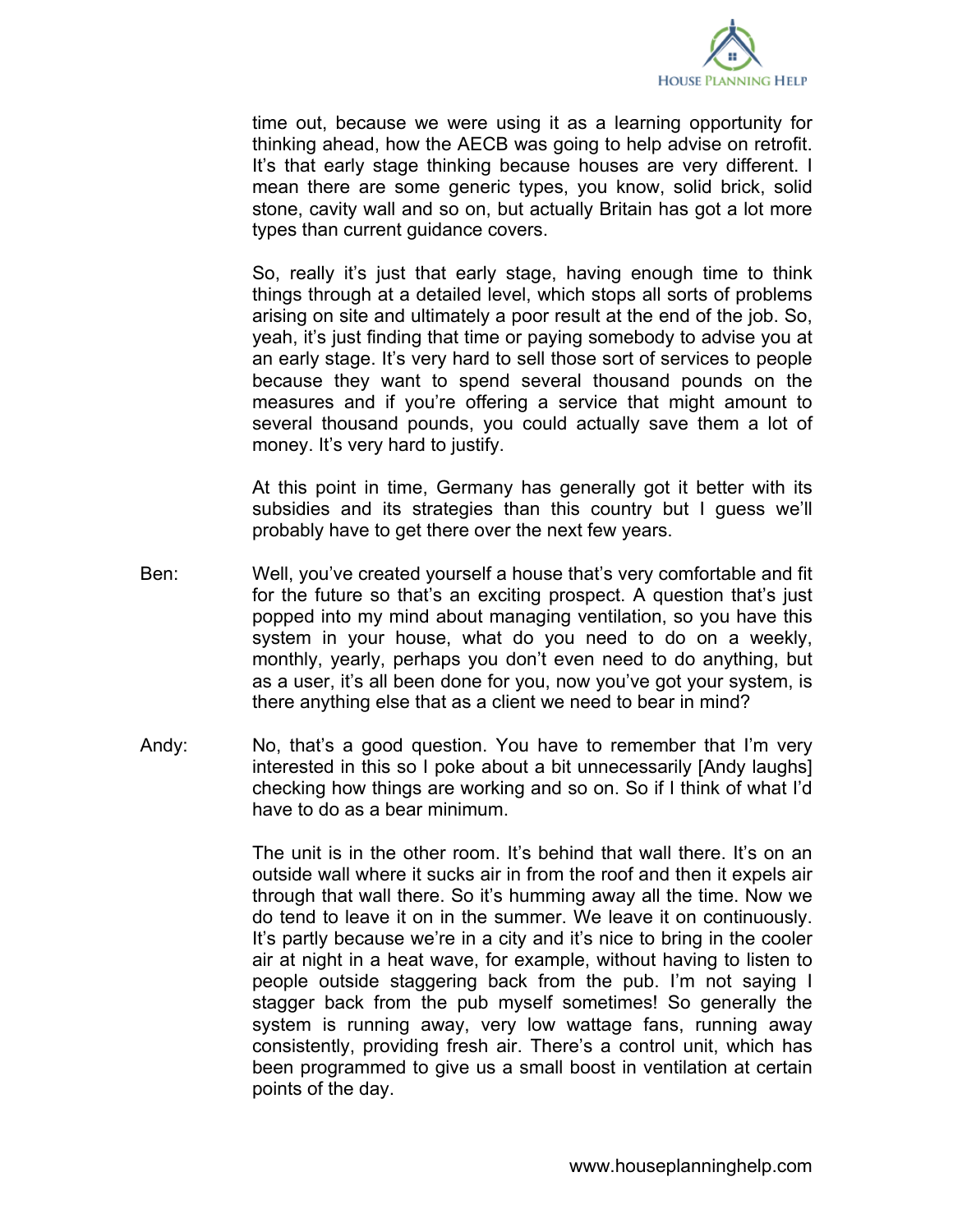

So, if you imagine a background rate of ventilation is being provided through these, you can see here up on the wall, that supplies fresh air, which has been slightly warmed, it's not a heating system but it's been slightly warmed by the energy that's been taken out of the out-going air. So the air that's coming in is about 21 degrees, generally, throughout the heating season.

So, it's running away in the background, providing fresh air, slightly warmed fresh air. Sometimes the fans go up to a higher speed, so I've set it, for example, around dinnertime, lunchtimes, it just ups because we're cooking.

To some extent you can just forget about that. Every now and again the light comes on in that unit and it says change the filters, so I will go in, open the cupboard doors, open the cover, take out these cardboard and fleece filters and put some new ones in, so that's one level.

Quite often I will adjust the fan settings myself, just as I pass the control panel. I'll go, oh there's some people in the house, we're having a bit of a get together I'll just put it up a level, turn it on to a slightly higher setting. Sometimes I will say it doesn't need to be on the higher setting and turn it down, so I've just got it into a habit now.

It's not really very onerous. It's pretty simple, but if you had that unit up in the loft or in somewhere very awkward and some jobs are fairly awkward places, it's a bit of a pain. If you don't design the cupboard around it, maybe there's a panel screwed over the unit, for example, then every time you want to change the filter you'd have to unscrew it.

So I just say to people, make sure it goes in the right place, it's very accessible, it's away from quiet areas because once you've built a house like this, you've retrofitted with triple glazing, external insulation, it makes the house a lot quieter. You do hear noises because it's such a quiet house. The fridge is the noisiest thing in this house now!

But I would still recommend that ventilation systems go well away from sleeping areas, just because there is a slight hum and in a quiet house you don't want to be annoyed by that.

Ben: It's a very constant temperature in here, so how do we not feel the flow of the air coming in?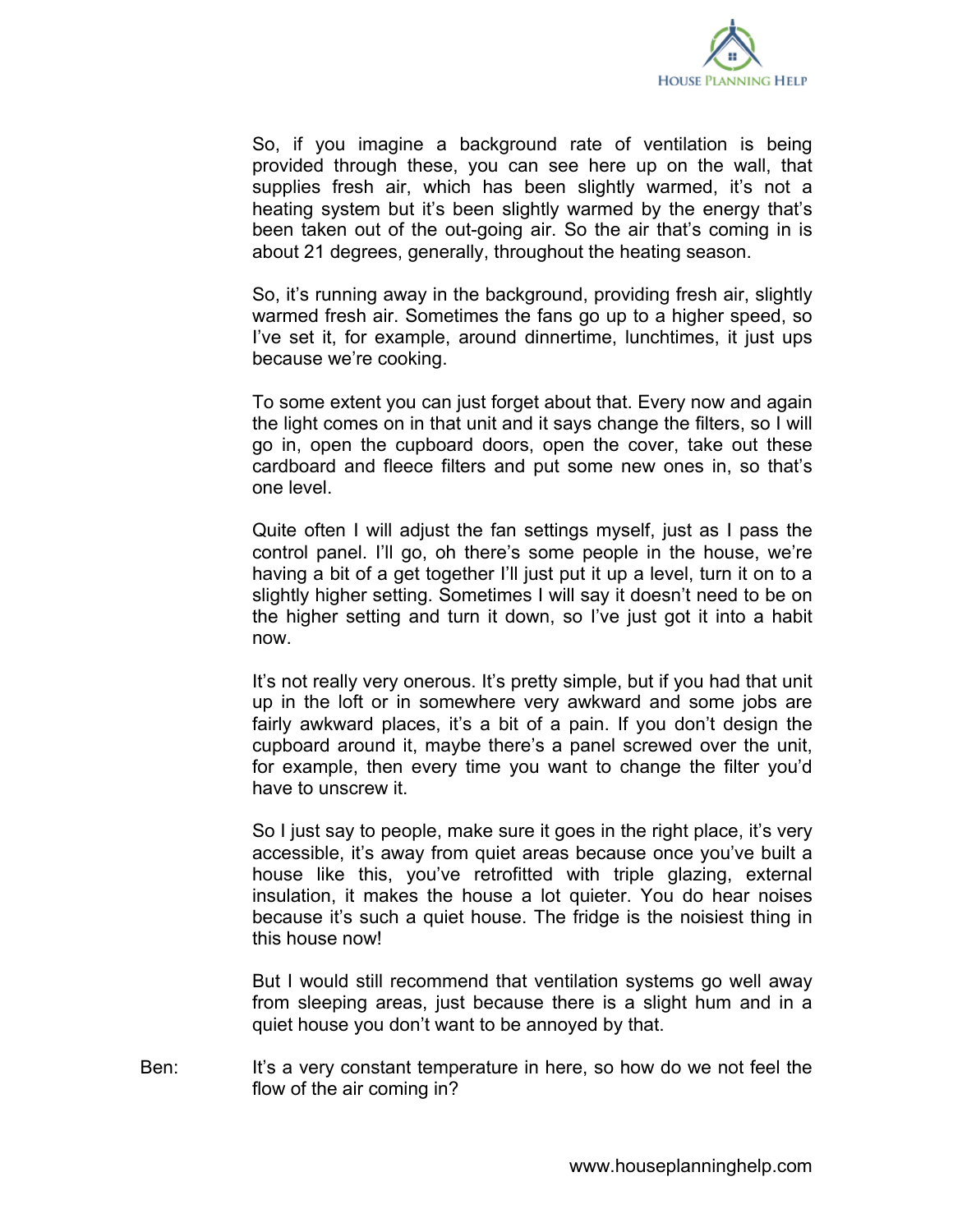

Andy: Yeah, that's a good question. Well, it's very important when these systems are put in that they are commissioned properly. They are balanced properly. There's a number of reasons for that, but in terms of comfort you don't want a room that is over ventilated because you will then start to notice maybe a sense of a draught.

> This particular terminal in the wall here is in fact the wrong one. I do intend to change it to one that directs the flow of fresh air – it's quite slow – we don't need a howling gale so it's quite a low delivery rate but it should really be throwing it against the ceiling, across there, so it falls down. At the moment it's actually a ceiling terminal so I've got the wrong one in there.

> I don't know if you can . . . Possibly you might notice that there is, do you get a sense of air movement from here or not?

- Ben: No, no.
- Andy: I've become very sensitive to this.
- Ben: I've heard about this before, actually. You almost sense the microclimate?
- Andy: Yes, I think that's probably true, actually. I mean, I feel a bit soft sometimes. It is a very warm house. It's a consistently warm house. If you do leave the door open a crack or somebody does leave the door open in winter, you know from somewhere in the house that somebody's left the door open, because you become quite attuned to it.

It's a very calm environment, very comfortable environment and yes, you do become attuned to subtleties, I suppose. But it's partly because I'm learning. I've got a professional interest in this so maybe other people won't be so . . . [Andy laughs.]

- Ben: Is there any other question that I should be asking. I've tried to think of all the various approaches that as a client, I might need to know but yeah, is there a gaping hole that you think, well you've missed this?
- Andy: I think if you're talking specifically about ventilation there are a number of kind of things that people are doing to their homes, which might not be the best thing to do. An example might be, a lot of people around here are putting in wood stoves which, leaving aside the combustion products and air pollution, I don't want to